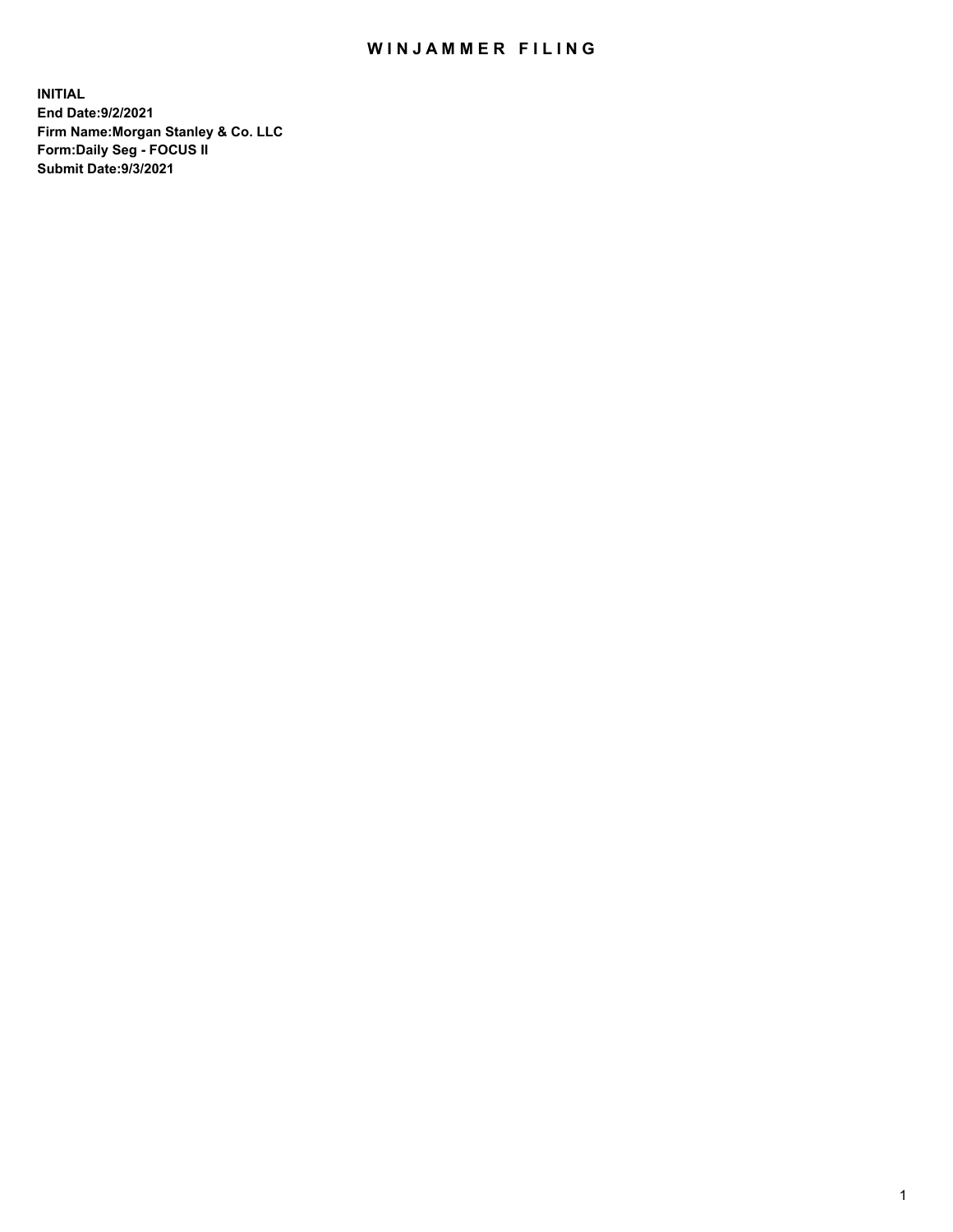**INITIAL End Date:9/2/2021 Firm Name:Morgan Stanley & Co. LLC Form:Daily Seg - FOCUS II Submit Date:9/3/2021 Daily Segregation - Cover Page**

| Name of Company                                                                                                                                                                                                                                                                                                               | Morgan Stanley & Co. LLC                                       |
|-------------------------------------------------------------------------------------------------------------------------------------------------------------------------------------------------------------------------------------------------------------------------------------------------------------------------------|----------------------------------------------------------------|
| <b>Contact Name</b>                                                                                                                                                                                                                                                                                                           | <b>Ikram Shah</b>                                              |
| <b>Contact Phone Number</b>                                                                                                                                                                                                                                                                                                   | 212-276-0963                                                   |
| <b>Contact Email Address</b>                                                                                                                                                                                                                                                                                                  | Ikram.shah@morganstanley.com                                   |
| FCM's Customer Segregated Funds Residual Interest Target (choose one):<br>a. Minimum dollar amount: ; or<br>b. Minimum percentage of customer segregated funds required:% ; or<br>c. Dollar amount range between: and; or<br>d. Percentage range of customer segregated funds required between:% and%.                        | 235,000,000<br><u>0</u><br><u>0 0</u><br>0 Q                   |
| FCM's Customer Secured Amount Funds Residual Interest Target (choose one):<br>a. Minimum dollar amount: ; or<br>b. Minimum percentage of customer secured funds required:%; or<br>c. Dollar amount range between: and; or<br>d. Percentage range of customer secured funds required between: % and %.                         | 140,000,000<br><u>0</u><br><u>00</u><br>0 <sup>0</sup>         |
| FCM's Cleared Swaps Customer Collateral Residual Interest Target (choose one):<br>a. Minimum dollar amount: ; or<br>b. Minimum percentage of cleared swaps customer collateral required:%; or<br>c. Dollar amount range between: and; or<br>d. Percentage range of cleared swaps customer collateral required between:% and%. | 92,000,000<br>$\overline{\mathbf{0}}$<br>0 Q<br>0 <sub>0</sub> |

Attach supporting documents CH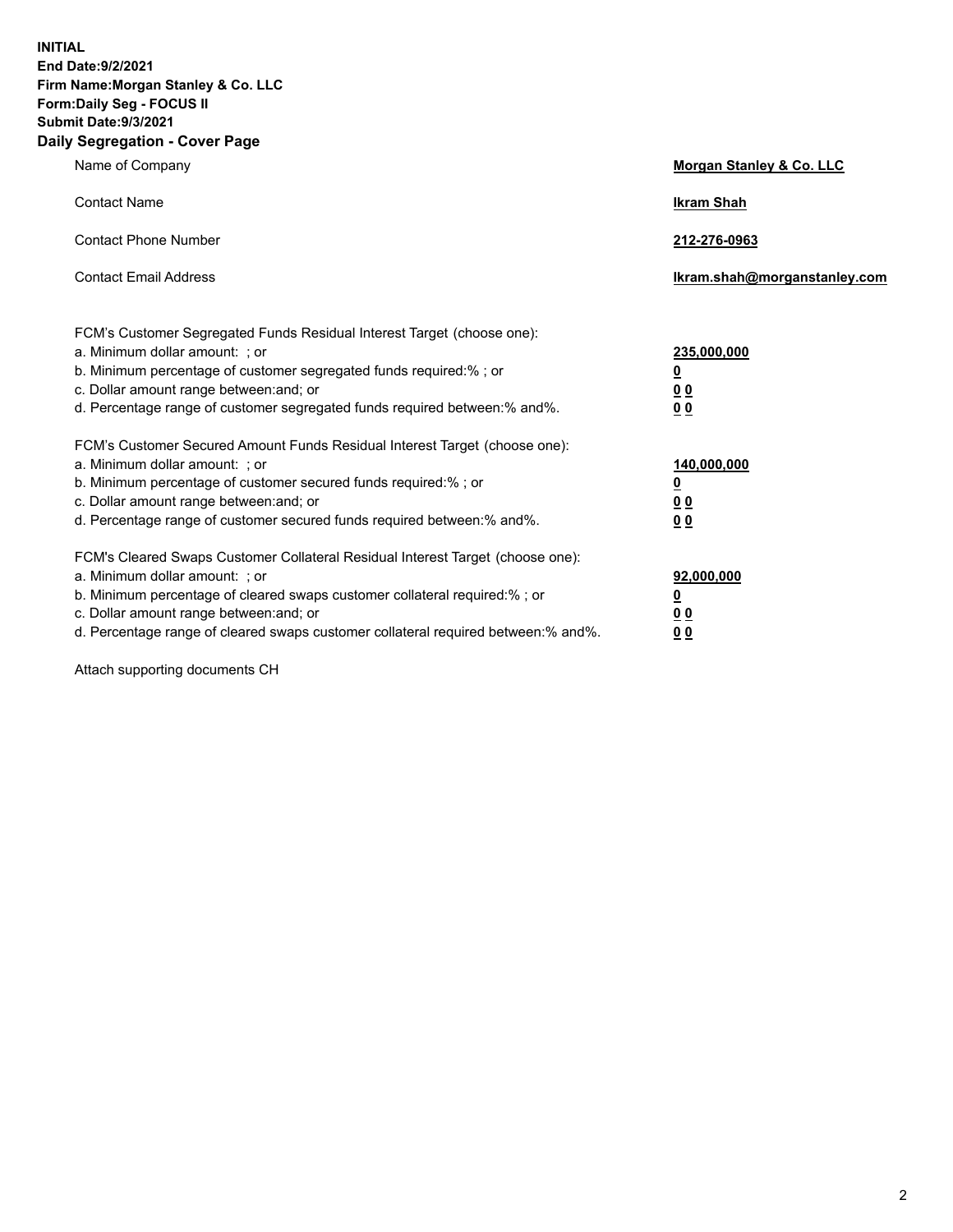|    | <b>INITIAL</b>                                                                              |                                  |
|----|---------------------------------------------------------------------------------------------|----------------------------------|
|    | End Date: 9/2/2021                                                                          |                                  |
|    | Firm Name: Morgan Stanley & Co. LLC                                                         |                                  |
|    | Form: Daily Seg - FOCUS II                                                                  |                                  |
|    |                                                                                             |                                  |
|    | <b>Submit Date: 9/3/2021</b>                                                                |                                  |
|    | <b>Daily Segregation - Secured Amounts</b>                                                  |                                  |
|    | Foreign Futures and Foreign Options Secured Amounts                                         |                                  |
|    | Amount required to be set aside pursuant to law, rule or regulation of a foreign            | $0$ [7305]                       |
|    | government or a rule of a self-regulatory organization authorized thereunder                |                                  |
| 1. | Net ledger balance - Foreign Futures and Foreign Option Trading - All Customers             |                                  |
|    |                                                                                             |                                  |
|    | A. Cash                                                                                     | 4,887,002,026 [7315]             |
|    | B. Securities (at market)                                                                   | 2,052,308,981 [7317]             |
| 2. | Net unrealized profit (loss) in open futures contracts traded on a foreign board of trade   | 999,241,237 [7325]               |
| 3. | Exchange traded options                                                                     |                                  |
|    | a. Market value of open option contracts purchased on a foreign board of trade              | 45, 157, 782 [7335]              |
|    | b. Market value of open contracts granted (sold) on a foreign board of trade                | -20,991,224 [7337]               |
| 4. | Net equity (deficit) (add lines 1. 2. and 3.)                                               | 7,962,718,802 [7345]             |
| 5. | Account liquidating to a deficit and account with a debit balances - gross amount           | 46,731,488 [7351]                |
|    | Less: amount offset by customer owned securities                                            | -45,106,707 [7352] 1,624,781     |
|    |                                                                                             |                                  |
|    |                                                                                             | [7354]                           |
| 6. | Amount required to be set aside as the secured amount - Net Liquidating Equity              | 7,964,343,583 [7355]             |
|    | Method (add lines 4 and 5)                                                                  |                                  |
| 7. | Greater of amount required to be set aside pursuant to foreign jurisdiction (above) or line | 7,964,343,583 [7360]             |
|    | 6.                                                                                          |                                  |
|    | FUNDS DEPOSITED IN SEPARATE REGULATION 30.7 ACCOUNTS                                        |                                  |
| 1. | Cash in banks                                                                               |                                  |
|    | A. Banks located in the United States                                                       | 291,002,077 [7500]               |
|    | B. Other banks qualified under Regulation 30.7                                              | 390,148,032 [7520] 681,150,109   |
|    |                                                                                             | [7530]                           |
| 2. | Securities                                                                                  |                                  |
|    |                                                                                             |                                  |
|    | A. In safekeeping with banks located in the United States                                   | 614,366,967 [7540]               |
|    | B. In safekeeping with other banks qualified under Regulation 30.7                          | 58,059,236 [7560] 672,426,203    |
|    |                                                                                             | [7570]                           |
| 3. | Equities with registered futures commission merchants                                       |                                  |
|    | A. Cash                                                                                     | 14,218,180 [7580]                |
|    | <b>B.</b> Securities                                                                        | $0$ [7590]                       |
|    | C. Unrealized gain (loss) on open futures contracts                                         | 625,677 [7600]                   |
|    | D. Value of long option contracts                                                           | $0$ [7610]                       |
|    | E. Value of short option contracts                                                          | 0 [7615] 14,843,857 [7620]       |
| 4. | Amounts held by clearing organizations of foreign boards of trade                           |                                  |
|    | A. Cash                                                                                     |                                  |
|    |                                                                                             | $0$ [7640]                       |
|    | <b>B.</b> Securities                                                                        | $0$ [7650]                       |
|    | C. Amount due to (from) clearing organization - daily variation                             | $0$ [7660]                       |
|    | D. Value of long option contracts                                                           | $0$ [7670]                       |
|    | E. Value of short option contracts                                                          | 0 [7675] 0 [7680]                |
| 5. | Amounts held by members of foreign boards of trade                                          |                                  |
|    | A. Cash                                                                                     | 4,408,487,316 [7700]             |
|    | <b>B.</b> Securities                                                                        | 1,379,882,779 [7710]             |
|    | C. Unrealized gain (loss) on open futures contracts                                         | 998,615,561 [7720]               |
|    | D. Value of long option contracts                                                           | 45,157,782 [7730]                |
|    | E. Value of short option contracts                                                          | -20,991,224 [7735] 6,811,152,214 |
|    |                                                                                             |                                  |
|    |                                                                                             | $[7740]$                         |
| 6. | Amounts with other depositories designated by a foreign board of trade                      | $0$ [7760]                       |
| 7. | Segregated funds on hand                                                                    | $0$ [7765]                       |

- 8. Total funds in separate section 30.7 accounts **8,179,572,383** [7770]
- 9. Excess (deficiency) Set Aside for Secured Amount (subtract line 7 Secured Statement Page 1 from Line 8)
- 10. Management Target Amount for Excess funds in separate section 30.7 accounts **140,000,000** [7780]
- 11. Excess (deficiency) funds in separate 30.7 accounts over (under) Management Target **75,228,800** [7785]

**215,228,800** [7380]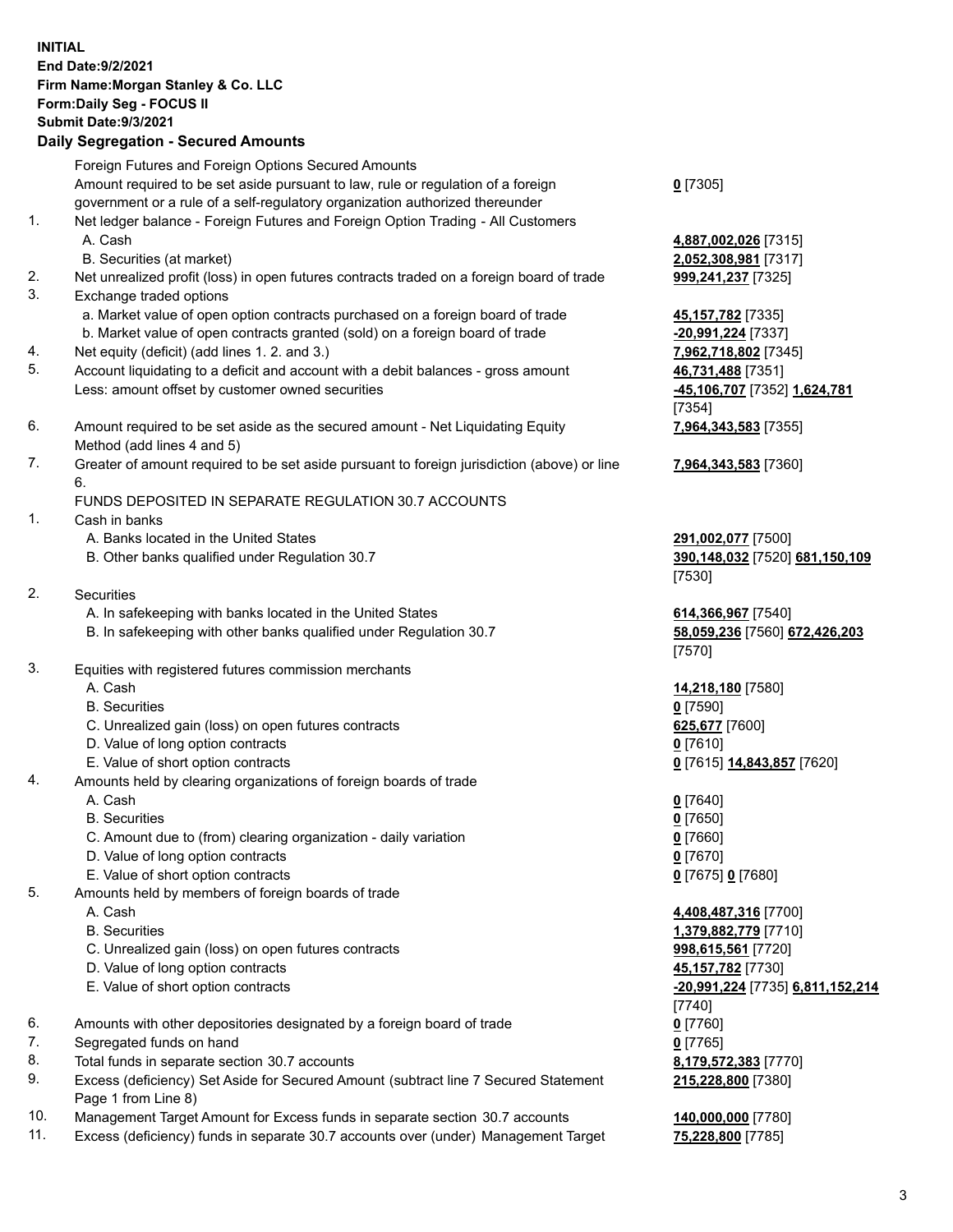| <b>INITIAL</b> | End Date: 9/2/2021<br>Firm Name: Morgan Stanley & Co. LLC<br>Form: Daily Seg - FOCUS II        |                                                |
|----------------|------------------------------------------------------------------------------------------------|------------------------------------------------|
|                | <b>Submit Date: 9/3/2021</b>                                                                   |                                                |
|                | Daily Segregation - Segregation Statement                                                      |                                                |
|                | SEGREGATION REQUIREMENTS(Section 4d(2) of the CEAct)                                           |                                                |
| 1.             | Net ledger balance                                                                             |                                                |
|                | A. Cash                                                                                        | 15,105,218,186 [7010]                          |
|                | B. Securities (at market)                                                                      | 7,575,201,237 [7020]                           |
| 2.             | Net unrealized profit (loss) in open futures contracts traded on a contract market             | 2,919,963,798 [7030]                           |
| 3.             | Exchange traded options                                                                        |                                                |
|                | A. Add market value of open option contracts purchased on a contract market                    | <u>1,217,851,051</u> [7032]                    |
|                | B. Deduct market value of open option contracts granted (sold) on a contract market            | <u>-867,648,350</u> [7033]                     |
| 4.             | Net equity (deficit) (add lines 1, 2 and 3)                                                    | <u>25,950,585,922</u> [7040]                   |
| 5.             | Accounts liquidating to a deficit and accounts with                                            |                                                |
|                | debit balances - gross amount                                                                  | 64,954,780 [7045]                              |
|                | Less: amount offset by customer securities                                                     | <mark>-64,380,487</mark> [7047] 574,293 [7050] |
| 6.             | Amount required to be segregated (add lines 4 and 5)                                           | 25,951,160,215 [7060]                          |
|                | FUNDS IN SEGREGATED ACCOUNTS                                                                   |                                                |
| 7.             | Deposited in segregated funds bank accounts                                                    |                                                |
|                | A. Cash                                                                                        | <u>3,631,111,016</u> [7070]                    |
|                | B. Securities representing investments of customers' funds (at market)                         | 0 [7080]                                       |
|                | C. Securities held for particular customers or option customers in lieu of cash (at<br>market) | 2,877,050,832 [7090]                           |
| 8.             | Margins on deposit with derivatives clearing organizations of contract markets                 |                                                |
|                | A. Cash                                                                                        | 14,860,107,944 [7100]                          |
|                | B. Securities representing investments of customers' funds (at market)                         | 0 [7110]                                       |
|                | C. Securities held for particular customers or option customers in lieu of cash (at<br>market) | 4,545,690,525 [7120]                           |
| 9.             | Net settlement from (to) derivatives clearing organizations of contract markets                | <u>-90,357,277</u> [7130]                      |
| 10.            | Exchange traded options                                                                        |                                                |
|                | A. Value of open long option contracts                                                         | <u>1,217,851,051</u> [7132]                    |
|                | B. Value of open short option contracts                                                        | -867,648,350 [7133]                            |
| 11.            | Net equities with other FCMs                                                                   |                                                |
|                | A. Net liquidating equity                                                                      | 10,615,586 [7140]                              |
|                | B. Securities representing investments of customers' funds (at market)                         | $0$ [7160]                                     |
|                | C. Securities held for particular customers or option customers in lieu of cash (at<br>market) | $0$ [7170]                                     |
| 12.            | Segregated funds on hand                                                                       | <b>152,459,880</b> [7150]                      |
| 13.            | Total amount in segregation (add lines 7 through 12)                                           | 26,336,881,207 [7180]                          |
| 14.            | Excess (deficiency) funds in segregation (subtract line 6 from line 13)                        | 385,720,992 [7190]                             |
| 15.            | Management Target Amount for Excess funds in segregation                                       | 235,000,000 [7194]                             |

16. Excess (deficiency) funds in segregation over (under) Management Target Amount Excess

## **150,720,992** [7198]